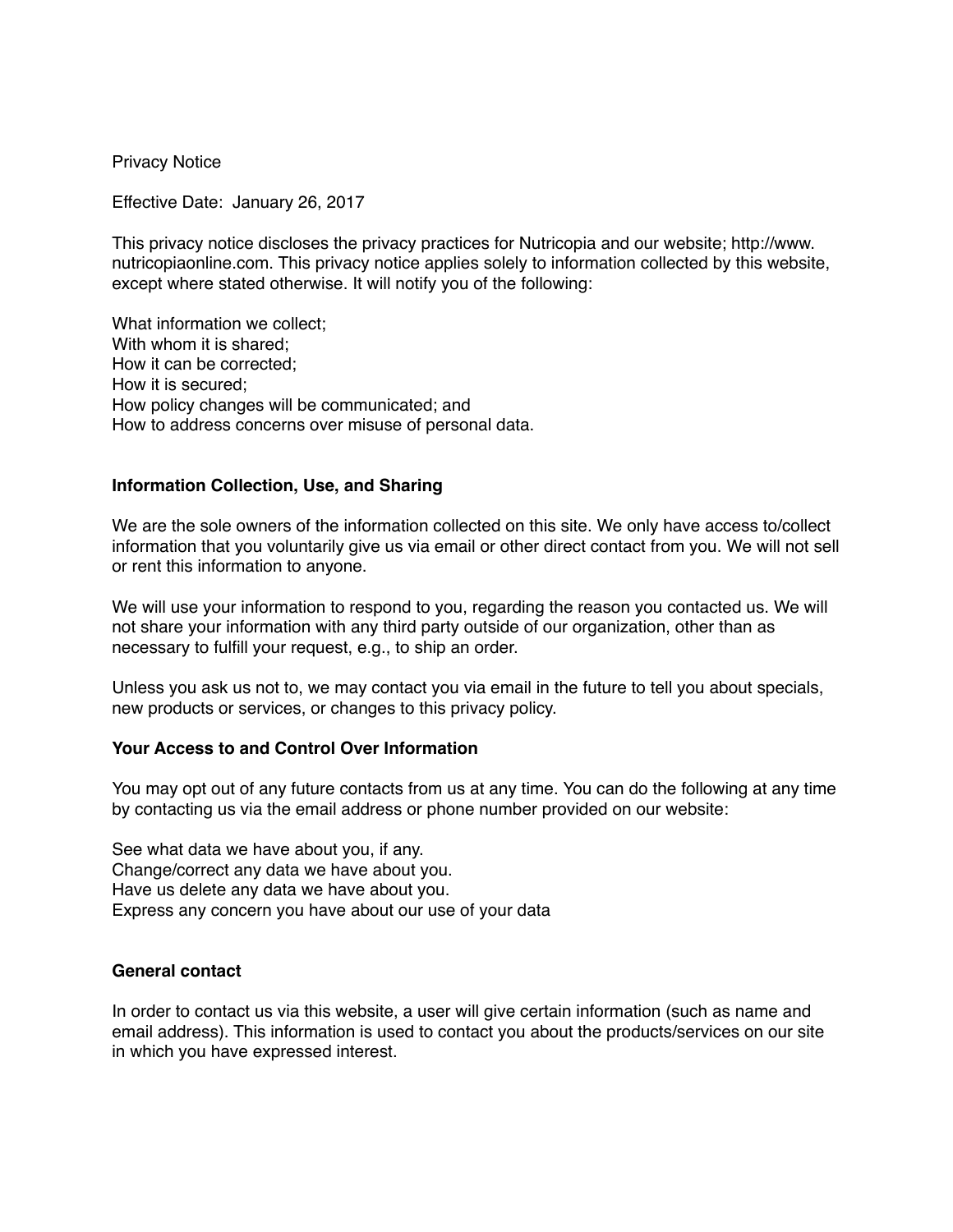# **Orders**

We request information from you on our order form. To buy from us, you must provide contact information (like name and shipping address) and we will subsequently require financial information (like credit card number, expiration date). This information is used for billing purposes and to fill your orders. If we have trouble processing an order, we'll use this information to contact you.

## **Sharing**

We may share contact with our sister companies for purposes of providing specific services related to the field of dietary management. These parties are not allowed to use personally identifiable information except for the purpose of providing these services.

## **And/or:**

We use an outside shipping company to ship orders, and a may use a credit card processing company to bill users for goods and services. These companies do not retain, share, store or use personally identifiable information for any secondary purposes beyond filling your order.

## **Security**

We take precautions to protect your information. When you submit sensitive information via the website, your information is protected both online and offline.

Wherever we collect sensitive information (such as credit card data), that information is encrypted and transmitted to us in a secure way. You can verify this by looking for a closed lock icon at the bottom of your web browser, or looking for "https" at the beginning of the address of the web page.

While we use encryption to protect sensitive information transmitted online, we also protect your information offline. Only employees who need the information to perform a specific job (e.g. billing or customer service) are granted access to personally identifiable information. The computers/servers on which we store personally identifiable information are kept in a secure environment.

## **Cookies**

We use "cookies" on this site. A cookie is a piece of data stored on a site visitor's hard drive to help us improve your access to our site and identify repeat visitors to our site. For instance, when we use a cookie to identify you, you would not have to log in a password more than once, thereby saving time while on our site. Cookies can also enable us to track and target the interests of our users to enhance their experience on our site. Usage of a cookie is in no way linked to any personally identifiable information on our site.

Some of our business partners may use cookies on our site. However, we have no access to or control over these cookies.